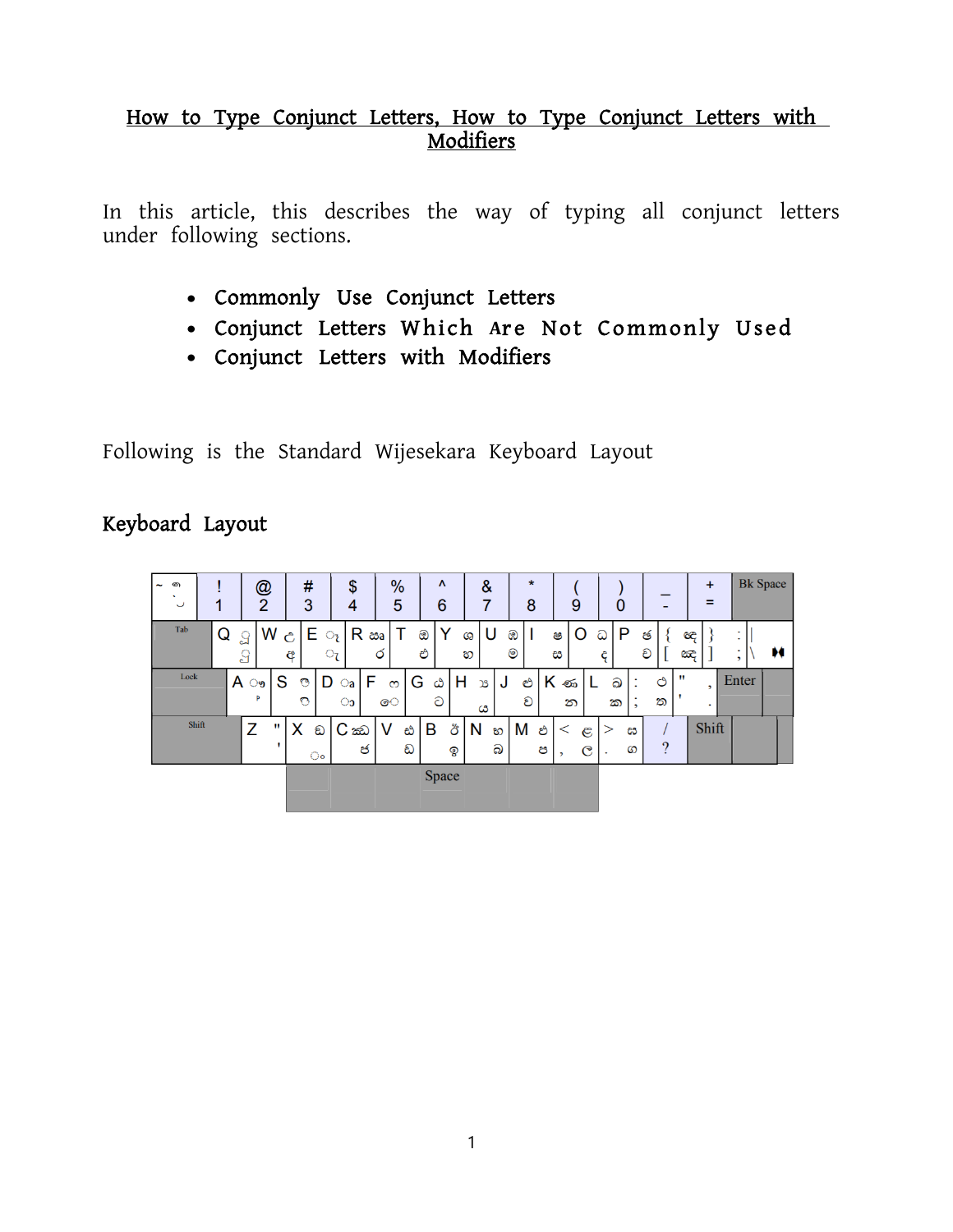## **1)** Commonly Use Conjunct Letters

| Conjunct<br>Letter | Letters<br>Containing | Way of Typing                                                                                |
|--------------------|-----------------------|----------------------------------------------------------------------------------------------|
| කිම                | ක් + ෂ                | Type letter $\overline{\infty}$ ,<br>type backslash<br>then<br>$key^*$ , then type $\otimes$ |
| $\mathcal{R}_t$    | න් + ද                | Type letter $\infty$ , then type<br>backslash key, then type $\epsilon$                      |
| ŵ)                 | න් + ධ                | Type letter $\infty$ , then type<br>backslash key, then type a                               |
| œ.                 | න් + ථ                | Type letter $\infty$ , then type<br>backslash key, then type $\triangle$                     |
| ඣ                  | ත් + ථ                | Type letter $\infty$ , then type<br>backslash key, then type $\triangle$                     |

Table 1. Commonly use conjunct letters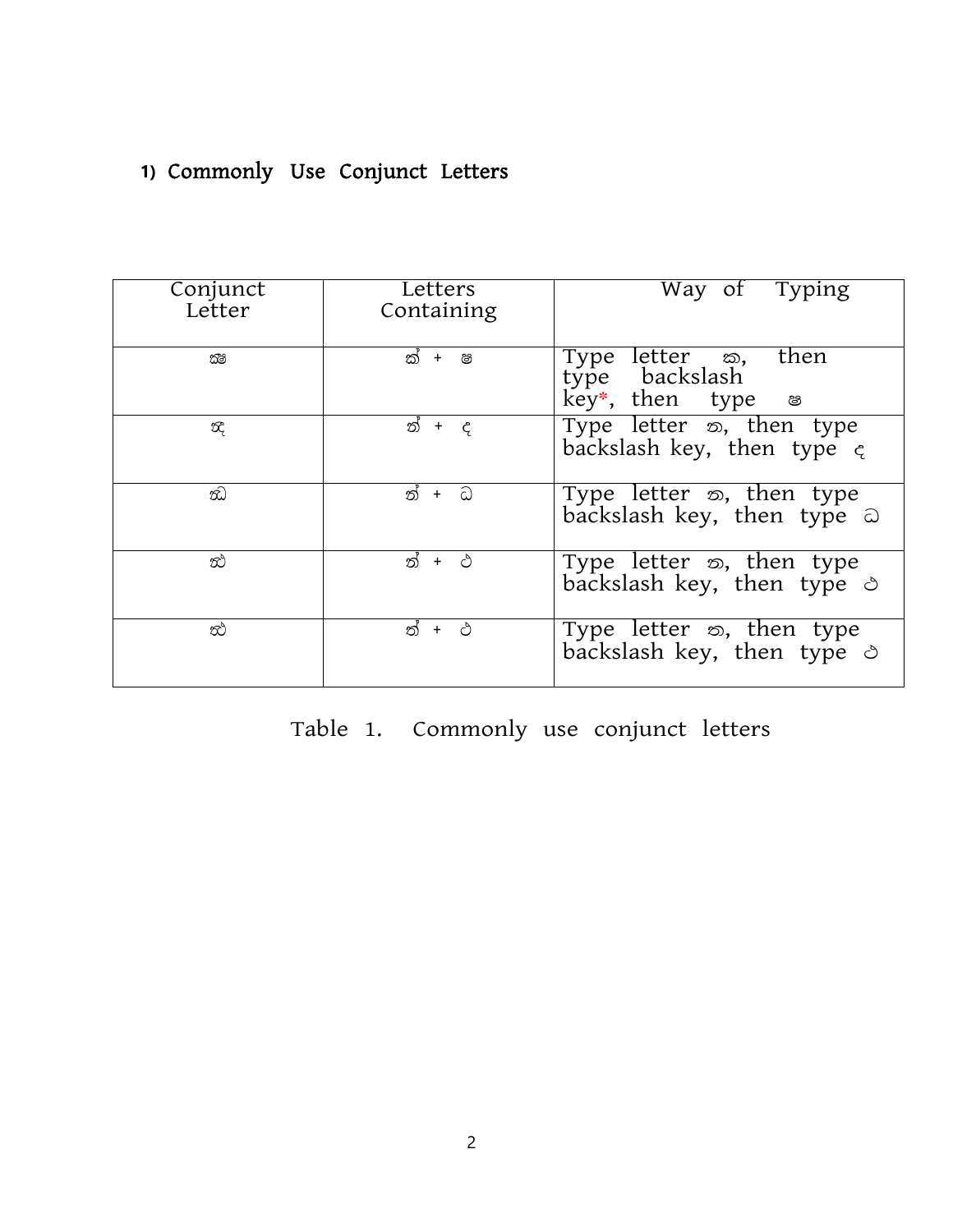## 2) Conjunct Letters Which Are Not Commonly Used

| Conjunct<br>Letters | Letters<br>Containing | Way of Typing                                                           |
|---------------------|-----------------------|-------------------------------------------------------------------------|
| ව                   | $\xi + \partial$      | Type letter $\zeta$ , then type<br>backslash key, then type $\odot$     |
| ۵                   | ට් + ඨ                | Type letter $\odot$ , then type<br>backslash key, then type $\triangle$ |
| ධ                   | ද් + ධ                | Type letter $\epsilon$ , then type<br>backslash key, then type a        |
| ඣ                   | ක් + ව                | Type letter $\infty$ , then type<br>backslash key, then type $\odot$    |
| ති                  | ත් + ව                | Type letter $\infty$ , then<br>type backslash<br>key, then type $\odot$ |
| ඟ                   | + ධ<br>ග්             | Type letter $\infty$ , then type<br>backslash key, then type a          |

Table 2. Conjunct letters which are not commonly used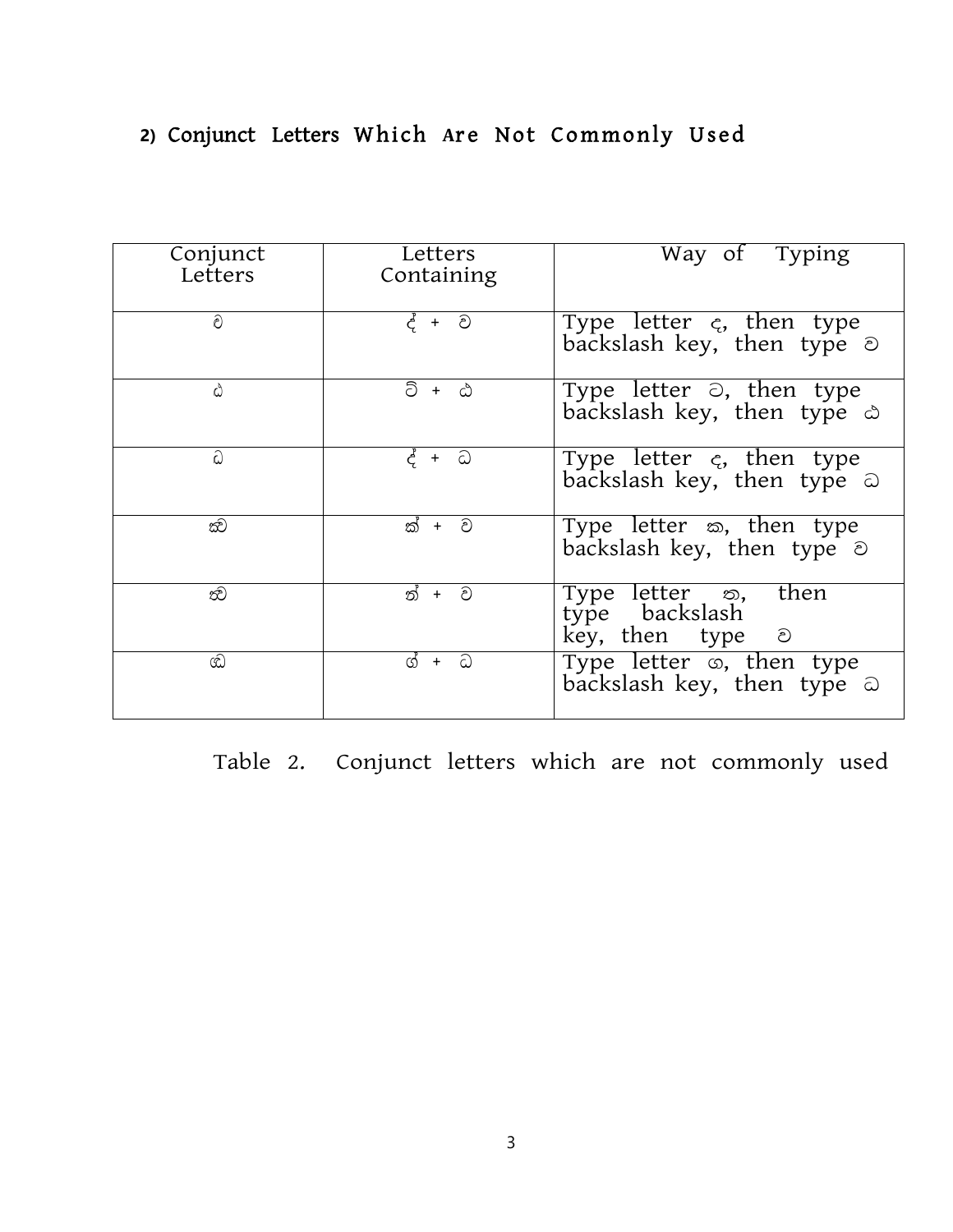# **3)** Conjunct Letters with Modifiers

| Conjunct        | Letters                      | Way of Typing                                        |
|-----------------|------------------------------|------------------------------------------------------|
| letters         | Containing                   |                                                      |
| 623             | ක් + ෂෝ                      |                                                      |
|                 |                              | Type $\bullet$ , then type                           |
|                 |                              | ක, type<br>backslash key, then type                  |
|                 |                              | ෂ and ා                                              |
| කේ              | ක් + ෂේ                      | Type 6 , then type                                   |
|                 |                              | ක, type                                              |
|                 |                              | backslash key, then type                             |
|                 |                              | ෂ and ්                                              |
| 6239            | ක් + ෂෞ                      | Type $\bullet$ , then type                           |
|                 |                              | ක, type                                              |
|                 |                              | backslash key, then type                             |
|                 |                              | ෂ and ෞ                                              |
| 6කිම            | ක් + පෙ                      | Type $\infty$ , then type                            |
|                 |                              | ක, type                                              |
|                 |                              | backslash key, then type                             |
| කෙට             | ක් + වෙ                      | ෂ<br>Type 6 , then type                              |
|                 |                              |                                                      |
|                 |                              | $\sum_{\substack{\infty, \\ \text{backslash}}}$ type |
| ක්)ෙ            | වො<br>ක්<br>$\boldsymbol{+}$ | type $\odot$<br>Type $\circledcirc$ , then type      |
|                 |                              |                                                      |
|                 |                              |                                                      |
|                 |                              | backslash key, then                                  |
| 6Œ              | ත් + දෙ                      | Type $\circledcirc$ , then type                      |
|                 |                              | ත, type<br>backslash key, then type                  |
|                 |                              | ද                                                    |
| 60 <sub>5</sub> | න් + දෙ                      | Type $\infty$ , then type                            |
|                 |                              | ත, type                                              |
|                 |                              | backslash key, then type                             |
|                 |                              | $\zeta$ and $\infty$                                 |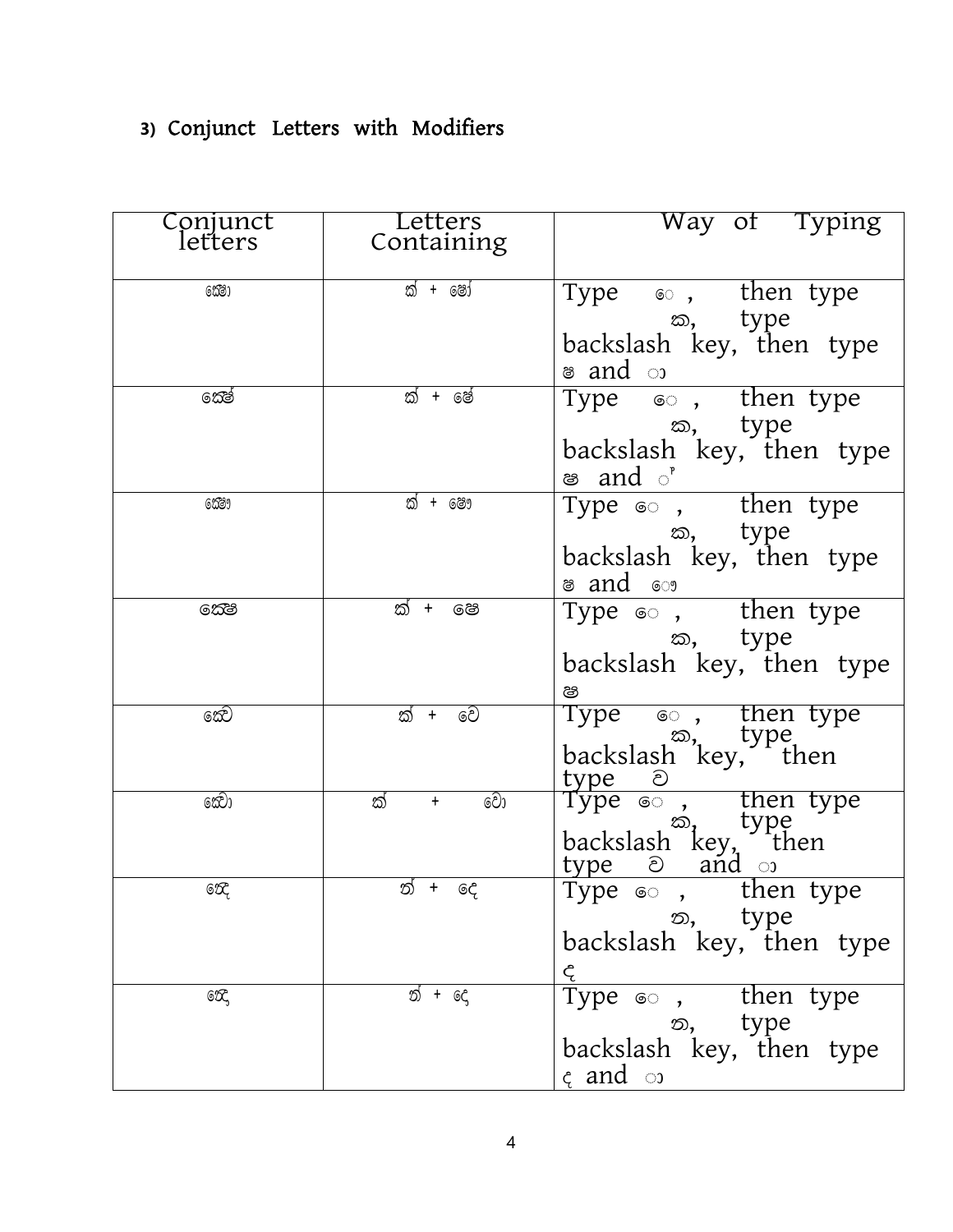| ඣෙ        | ධෙ<br>ත්<br>$+$        | Type $\infty$ , then type<br>ත, type<br>backslash key, then type                                                                                              |
|-----------|------------------------|---------------------------------------------------------------------------------------------------------------------------------------------------------------|
|           |                        | ධ                                                                                                                                                             |
| ෩         | ධො<br>ත්<br>$\ddagger$ | Type <sup>®</sup> , then type<br>න, type<br>backslash key, then type<br>ධ and ා                                                                               |
| 60G       | ත් +<br>දෙ             | Type $\circledcirc$ , then type<br>ත, type<br>backslash key, then type<br>$\zeta$ , and $\zeta$ <sup>,</sup>                                                  |
| නෙ        | ත් +<br>දෙ             | Type $\circ$ , then type<br>$\circ$ , type<br>backslash key, then type<br>$\frac{c}{\text{Type } \text{C}}$ , press $\sim$ key<br>Type $\text{C}$ , then type |
| සෙු       | ත්<br>දෝ<br>$\ddagger$ | ත,<br>type backslash key, then type<br>c, press ~ key o and o'                                                                                                |
| ඣෝ        | ධෝ<br>ත්<br>$+$        | Type $\epsilon$ , then type $\infty$ ,<br>type backslash key,<br>then type $\hat{\omega}$ , $\hat{\omega}$ and $\hat{\omega}$                                 |
| නෙ        | න් + වේ                | Type $\infty$ , then type $\infty$ ,<br>type backslash key,<br>then type $\odot$ , and $\circ$                                                                |
| නෙිා      | වො<br>ත්<br>$+$        | Type $\infty$ , then type $\infty$ ,<br>type backslash key,<br>then type $\odot$ , and $\odot$                                                                |
| නේා්      | වෝ<br>ත්<br>$^{+}$     | then type $\infty$ ,<br>Type T<br>ෙ ,<br>type<br>backslash key, then<br>type<br>ව, ා and <u>ා</u>                                                             |
| ඟෙ        | ග් + ධෙ                | Type $\circ$ , then type $\circ$ ,<br>type backslash key,<br>then type $\odot$                                                                                |
| <u>යෝ</u> | ධෝ<br>ග්<br>$\ddag$    | Type .,then type $\infty$ ,<br>type backslash<br>key, then type a, o<br>and $\circ$                                                                           |